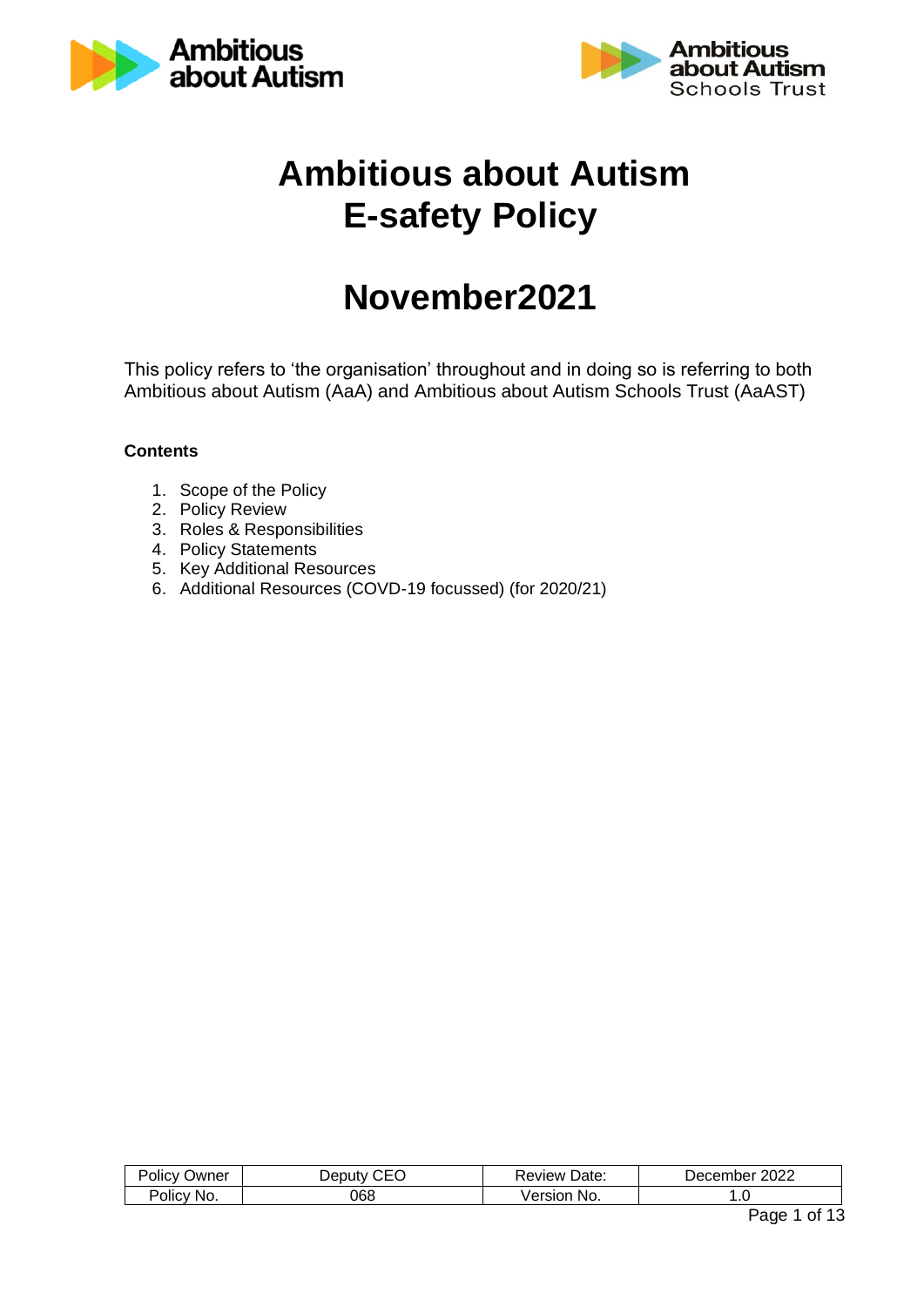## **1. Scope of the Policy**

E-safety can be very broadly defined as the safe use of technology. Technology is a very broad term. More specifically, e-safety can also be called 'internet safety', 'online safety' or 'web safety'. This includes the use of the internet and also other means of communication or accessing data or information using electronic media (e.g. text messages, gaming devices, email etc).

In practice, e-safety is as much about behaviour as it is electronic security. E-safety in this context is classified into three areas of risk:

- Content: being exposed to illegal, inappropriate, or harmful material
- Contact: being subjected to harmful online interaction with other users
- Conduct: personal online behaviour that increases the likelihood of, or causes, harm.

This e-Safety policy recognises the commitment of the organisation to e-Safety for all the organisation's pupils, students and people and acknowledges its part in overall safeguarding policies and procedures. We believe the whole organisation can benefit from the opportunities provided by the Internet and other technologies used in everyday life. The e-Safety policy supports this by identifying the risks and the mitigating actions we are taking to avoid them. It shows our commitment to developing a set of safe and responsible behaviours, supported by the proper, appropriate, and managed use of technology that will enable us to reduce the risks whilst continuing to benefit from the opportunities.

This policy explains how the organisation's ICT resources are to be used and what actions are and are not allowed. Whilst this policy is as complete as possible, no policy can cover every situation. Questions as to what is deemed acceptable use can be directed to the Head of IT or any member of the Senior Leadership Team (SLT) or the Executive Leadership Team (ELT).

Other policies to be referred to:

- ICT Acceptable Usage Policy
- Data Security Policy
- Data Protection Policy
- Confidentiality Policy
- Disciplinary Policy
- Grievance Policy
- Child Safeguarding and Protection Policy
- Adult Safeguarding and Protection Policy
- Preventing Extremism and Radicalisation Policy.

The use of computers and network resources is subject to meeting all relevant UK legislation including, but not limited to:

- Data Protection Act 2018 and the associated General Data Protection Regulations (GDPR) that this enacts;
- Computer Misuse and Cybercrimes Act;
- Regulations of Investigatory Powers Act;
- Obscene Publications Act;
- Copyright, Design and Patents Act;
- Communications Act;
- Digital Economy Act.

| .<br>-<br>שwner<br>olicy | $\hat{ }$<br>∍∩ | Date:<br>eview ' | nnnn<br>------<br>$\sim$ $\sim$<br>Jer<br>·•o•<br>.<br>◡▵▵ |
|--------------------------|-----------------|------------------|------------------------------------------------------------|
| -No.<br>olicy-           | 068             | ersion<br>No.    | . .                                                        |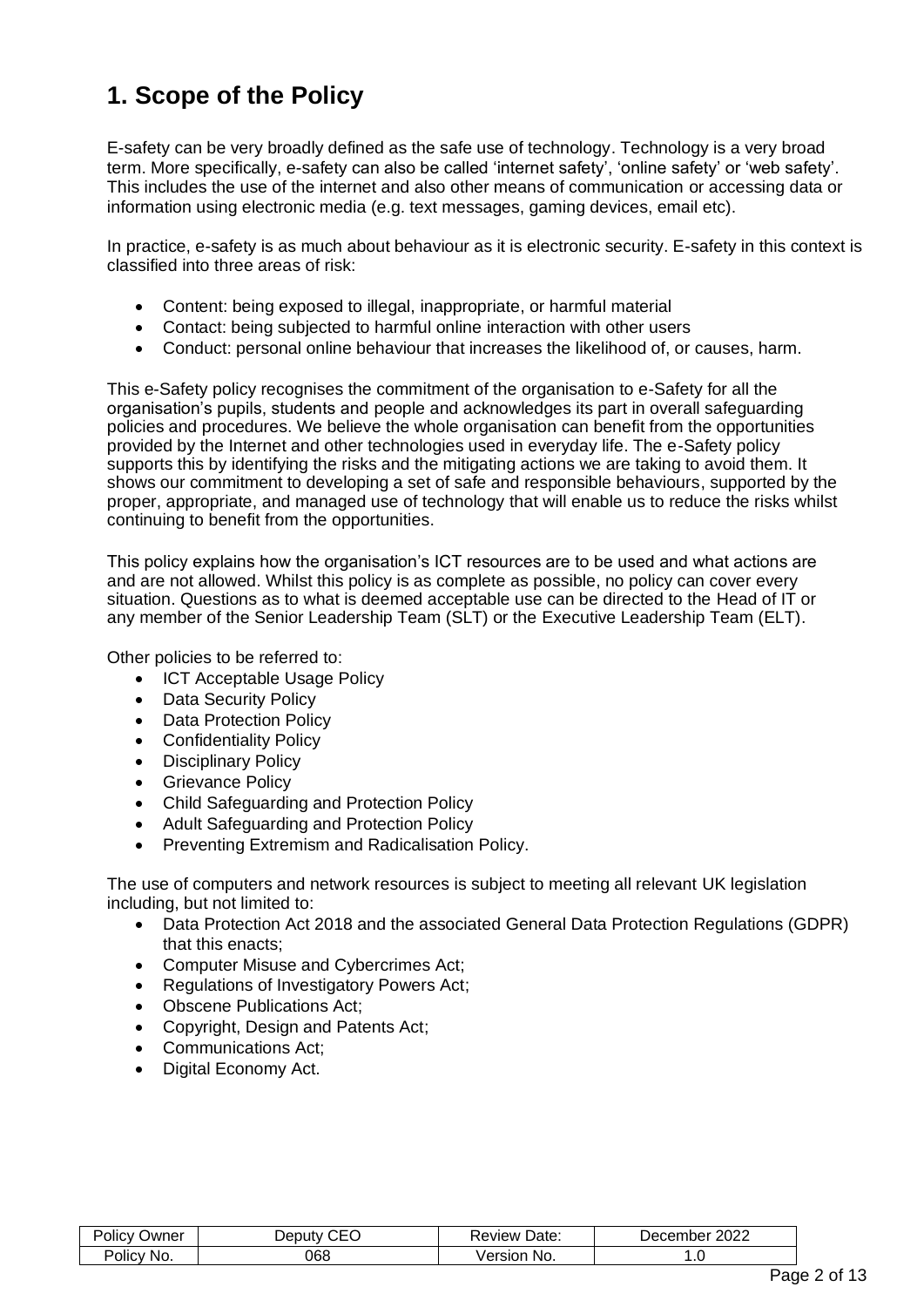## **2. Policy Review**

The E-Safety Policy will be reviewed annually, or more regularly in the light of any significant new developments in the use of the technology, new threats to e-safety or incidents that have taken place, or a significant change in government guidance or legislation affecting this policy.

The next anticipated review date will be October 2022.

| Jwner<br>υιιι | ۰n<br>nutv | Jate:<br>eview | 2022<br>$\blacksquare$<br>me. |  |
|---------------|------------|----------------|-------------------------------|--|
| Policy<br>ΝG  | 768        | No.            | ں.                            |  |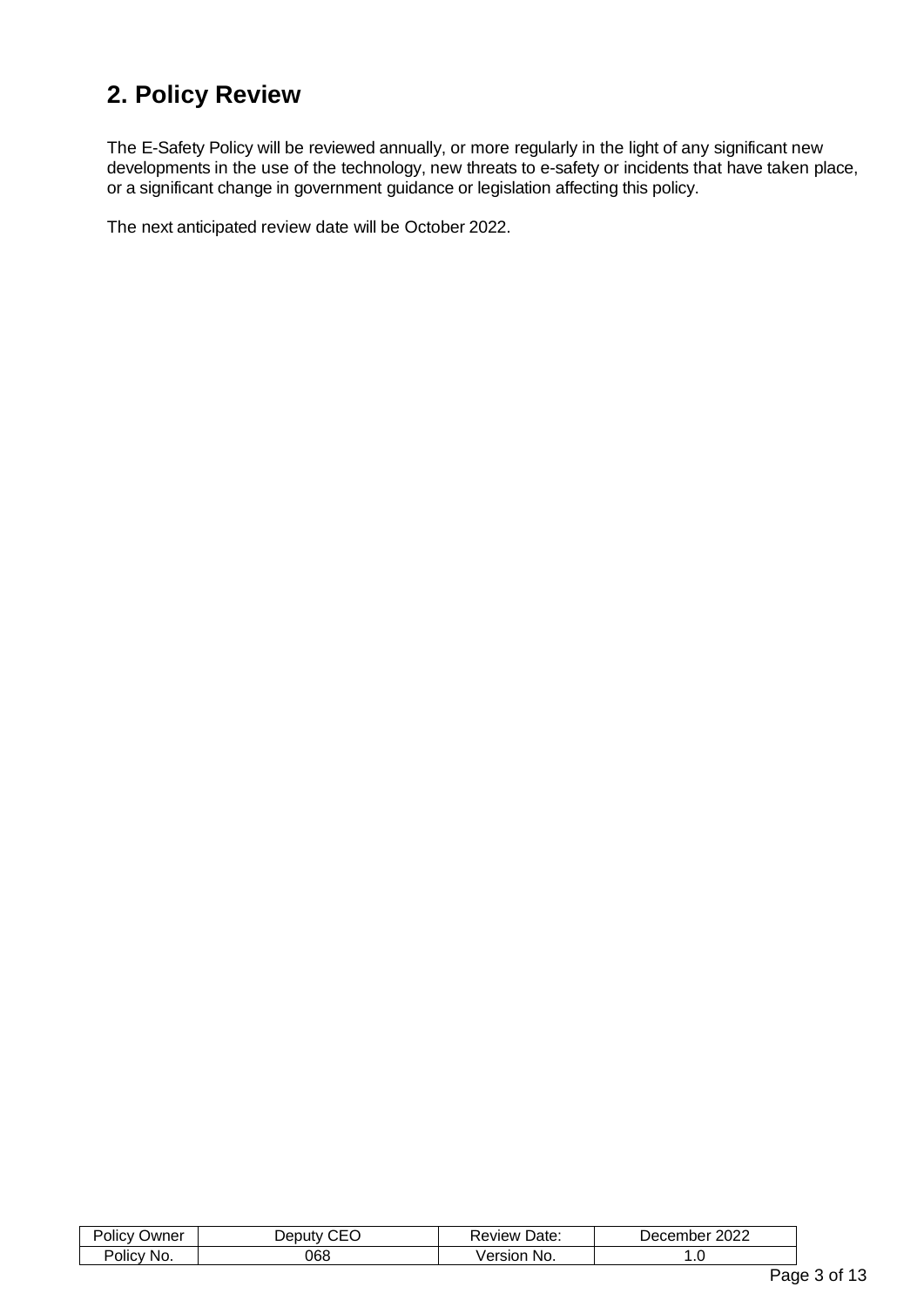## **3. Roles and Responsibilities**

The following section outlines the e-safety roles and responsibilities of individuals and groups within the organisation

#### **Finance and Resourcing Committee**

The AaA/AaAST Finance and Resourcing Committee are responsible for the approval of the E-Safety Policy and for reviewing the effectiveness of the policy.

#### **The Executive Principal, Head of College, Heads of School and Managers**

- have a duty of care for ensuring the safety (including e-safety) of members of the college and school community. This responsibility is additionally delegated to all teaching and support staff involved with any teaching and learning involving the use of IT within and school or college setting.
- be aware of the procedures to be followed in the event of a serious e-safety allegation being made against a member of staff;
- ensure that relevant staff receive suitable training to enable them to carry out their e-safety roles and to train other colleagues, as relevant;
- ensure that there is a system in place to allow for monitoring and support of those in the organisation who carry out the internal e-safety monitoring role. This is to provide a safety net and also support to those colleagues who take on important monitoring roles.

### **Designated Safeguarding Leads**

Designated Safeguarding Leads (DSLs) should be trained in e-safety issues and be aware of the potential for serious safeguarding issues to arise from:

- sharing of personal or private data;
- access to, viewing of or sharing illegal/inappropriate material;
- inappropriate online contact with adults/strangers;
- potential or actual incidents of grooming;
- cyber-bullying;
- scams.

#### **Head of IT**

- Create and maintain the organisation's E-safety policy;
- Refer all e-safety incidents to the relevant safeguarding lead and assisting them as required:
- Receive reports of e-safety incidents and assist, signpost or refer as appropriate;
- Ensure the organisation's technical infrastructure is secure and is not open to misuse or malicious attack;
- Ensure that users may only access networks, resources, and devices through an enforced password protection system;
- Ensure the use of multi-factor authentication when accessing the organisation's systems or devices remotely;
- Keep up to date with e-safety technical information in order to effectively carry out their e-safety role and to inform and update others as relevant;
- Monitor the use of the network, internet, email, and software solutions in order that any misuse or attempted misuse can be reported to the relevant safeguarding lead;

| -<br>$\cdots$<br>$\overline{\phantom{a}}$ olicy<br>שwner | $\sim$ $\sim$ $\sim$<br>Jeputv | Date:<br><b>Review</b> : | 2022<br>Jecember |
|----------------------------------------------------------|--------------------------------|--------------------------|------------------|
| $\sim$<br>Policy<br>No.                                  | 068                            | √ersion<br>No.           | ں.               |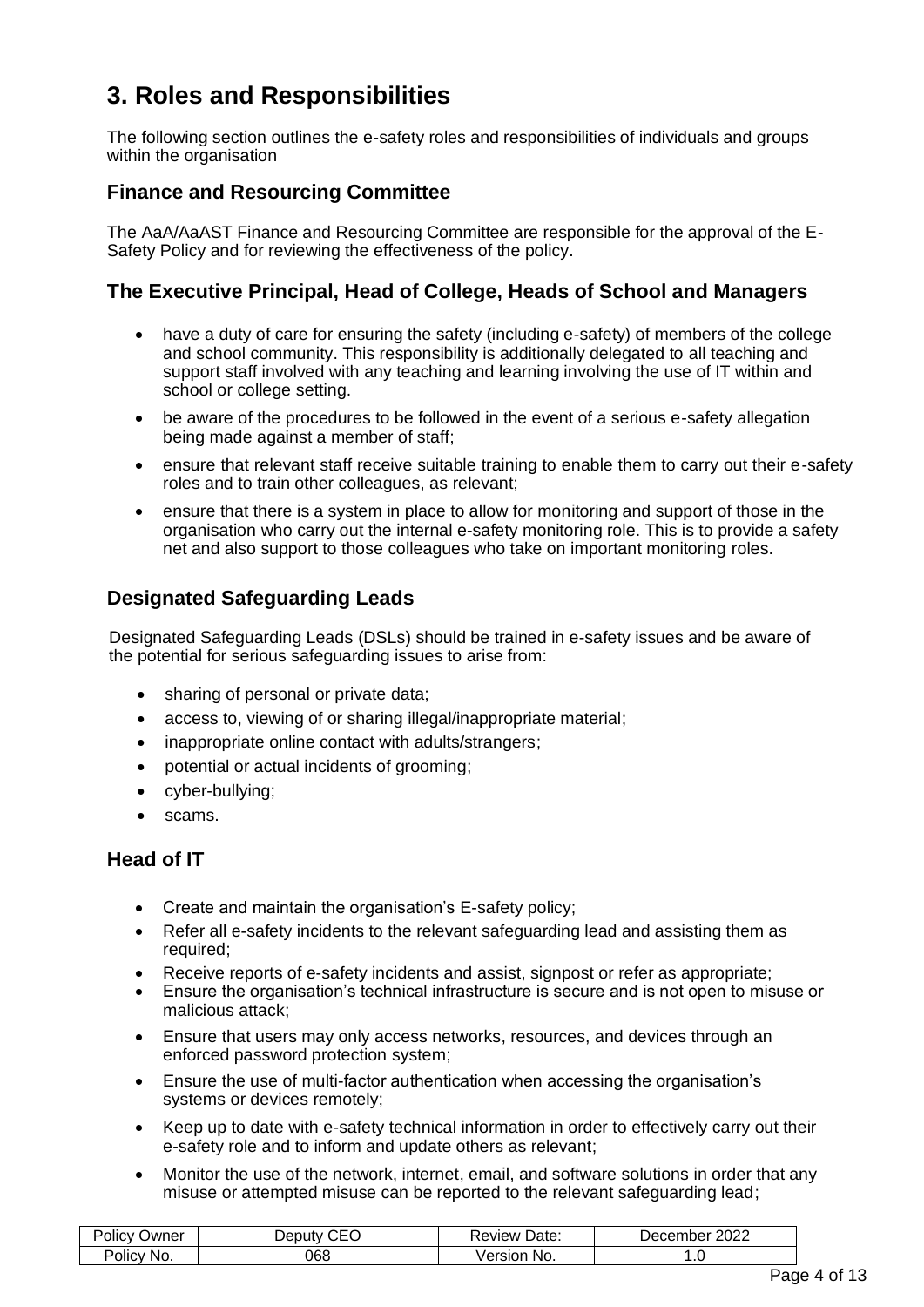• Ensure that monitoring software/systems are appropriately implemented and updated regularly.

## **All Staff**

- Ensure they have read the organisation's E-Safety Policy;
- They have read, understood, and signed the ICT Acceptable Usage Policy (Staff and Volunteers);
- They report any suspected misuse or problem to the Executive Principal. Head of College, Head of School, SMY or ELT Member or the Head of IT.
- Ensure learners and pupils understand and follow the e-safety and Acceptable Usage Agreements;
- Monitor the use of devices and digital technology at work, in lessons and other activities through the use of appropriate firewall and software solutions and implement current policies with regard to these devices;
- In lessons where internet use is pre-planned, learners and pupils should be guided to websites or other networked on online resources checked as suitable for their use and that processes are in place for dealing with any unsuitable material that is found in internet searches.

## **Parents and Carers**

Parents and Carers play a crucial role in ensuring that their children or young adults in their care understand the need to use the internet and computer or mobile devices in an appropriate way. The schools and college will take every opportunity to help parents understand these issues through parents' evenings, newsletters, letters, website, and information about national/local esafety campaigns/literature. Parents and carers will be encouraged to support the schools/ college in promoting good e-safety practice and to follow guidelines on the appropriate use of:

- digital and video images taken at school and college events;
- children and young peoples' personal or mobile devices in the school and college (where this is allowed).

| ne<br>יווכ      |     | Jate.<br>view       | юе<br>′∪∠∠ |
|-----------------|-----|---------------------|------------|
| -<br>٦ı<br>ାାଠ' | 068 | ∍rsı∩r<br><b>No</b> | . . U      |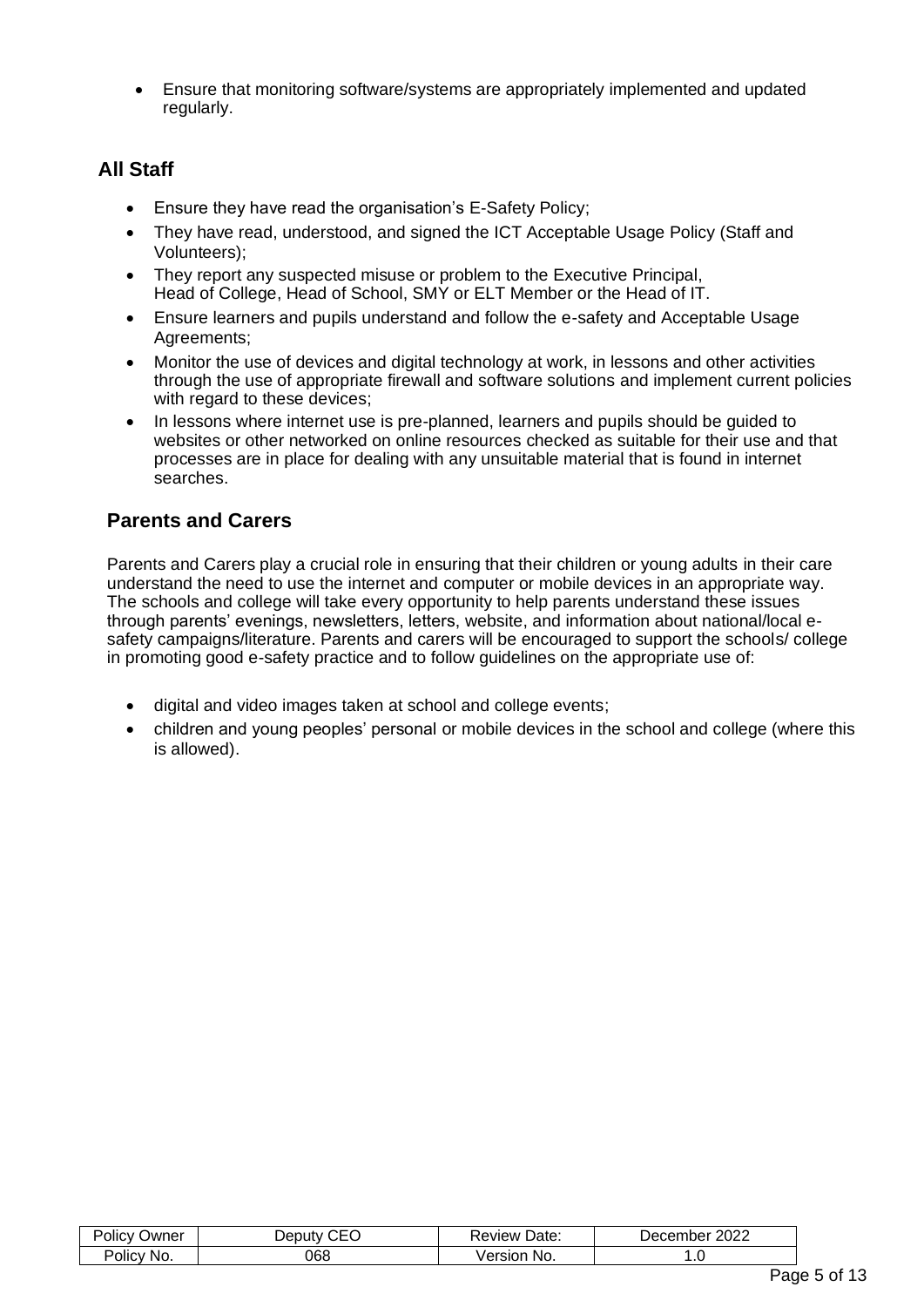## **4. Policy Statements**

### **Pupils and Learners**

Whilst regulation and technical solutions are very important, their use must be balanced by educating pupils and learners to take a responsible approach. The education of pupils and learners in e-safety is therefore an essential part of the e-safety provision. Children and young adults need the help and support of the organisation to recognise and avoid e-safety and online risks and build their online resilience.

E-Safety should be a focus in all areas of the curriculum as appropriate, and staff should reinforce e-safety messages across the curriculum. The e-safety curriculum should be broad, relevant and provide progression, with opportunities for creative activities and will be provided in the following ways:

- A planned e-safety curriculum should be provided as part of ICT or other lessons and should be part of the first week of study and regularly revisited;
- Key e-safety messages should be repeatedly reinforced as part of a planned programme of training activities;
- Pupils/Learners should be taught to be aware of the materials / content they access online and be guided to question and validate the accuracy of information;
- Pupils/Learners should be taught to acknowledge the source of information used and to respect copyright when using material accessed on the internet;
- Pupils/Learners should be helped to understand and be encouraged to adopt safe and responsible use of the internet and social media both within and outside the school and college;
- Staff should act as good role-models in their use of digital technologies, the internet and mobile devices;
- In lessons where internet use is pre-planned, it is best practice that pupils/learners be quided to websites or online resources which have been pre-checked as suitable for their use and that processes are in place for dealing with any unsuitable material that is found in internet searches;
- Where pupils/learners are allowed to freely search the internet, staff should be vigilant in monitoring the content of the websites the young people visit;
- Any request to block or unblock an internet site, should be recorded, with clear reasons for the need and shared with the Head of IT for review.

## **Parents and Carers**

Parents and carers play an essential role in the education of their children and in the monitoring/regulation of their children's online behaviours. Parents and carers may underestimate how often children and young adults come across potentially harmful and inappropriate material on the internet or social media platforms and may be unsure about how to respond.

The education setting will therefore seek to provide information and awareness to parents and carers through:

- Curriculum activities:
- Letters, newsletters, organisational website;
- Parents/Carers evenings/sessions;
- High profile events/campaigns e.g. Safer Internet Day.

| .<br>'olicv<br>Jwner | $\sim$ $\sim$ $\sim$<br>IAN Itv | Date.<br>∴aview ∙    | ∩∩∩<br>umber :<br>. Jecemh<br>7∪∠∠ |
|----------------------|---------------------------------|----------------------|------------------------------------|
| olicy,<br>NO.        | 068                             | $ -$<br>- No.<br>510 | . . U                              |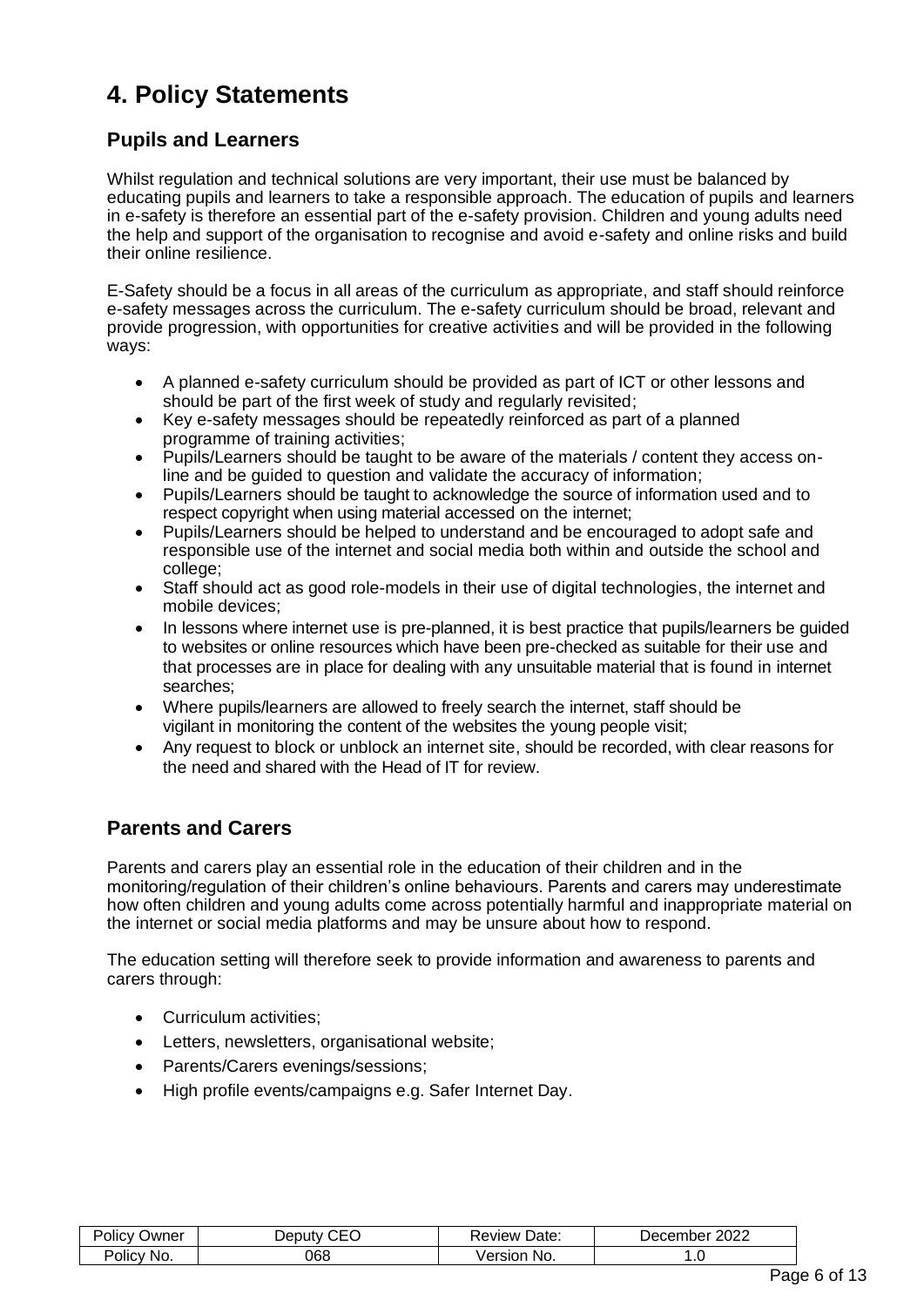## **Staff and Volunteers**

- As part of their induction, all new staff and volunteers should familiarise themselves with the organisation's E-safety policy and review and complete the ICT Acceptable Usage Agreement;
- This E-safety policy and its updates should be presented and discussed by staff in staff team meetings/INSET days, organisation meetings;
- A planned programme of formal e-safety training should be made available to staff as required.

### **IT infrastructure, Access, and Monitoring**

The organisation is responsible for ensuring that the infrastructure and network is as safe and secure. In order to achieve this:

- There will be regular reviews and audits of the safety and security of technical systems;
- There will be web filtering, and reporting of inappropriate activity of users on the organisation's systems and users are made aware of this in the ICT Acceptable Use Policy. (Sophos)
- There will be web and keystroke monitoring on pupil/learner activity and reporting of inappropriate activity of pupils/learners on the organisation's systems and allocated devices. (Smoothwall)
- All users will have clearly defined access rights to systems and devices;
- All users will be provided with a username and secure password. Users are responsible for the security of their username and password;
- All users will use Multi-factor authentication as and when the organisation deems it necessary when accessing its systems remotely;
- The provision of temporary access of "guests" (e.g. trainee teachers, supply teachers, visitors, consultants, and contractors) onto the organisation's system will be managed per procedures developed by the Head of IT.

## **Mobile Phones and Portable Devices Provided by the Organisation**

The organisation issues mobile phones and tablets to some of its employees based on job requirements. Where such a device has been issued, it is primarily for business use and at all times will remain the property of the organisation. The user will be responsible for its safekeeping, appropriate use, condition, and eventual return to the organisation.

If a device is lost or stolen this should be reported to the Head of IT.

## **Bring Your Own Device (BYOD) – Staff and Volunteers**

Staff and volunteers may bring their own personal, electronic devices into work settings. These may include mobile phones, laptops, or tablets. The organisation provides internet access only for BYOD's through its wireless networks at no cost to staff, access to the organisations local area network, including network drives and local applications, is not allowed.

When accessing the network or using a personal mobile electronic device within the organisation's settings, staff and volunteers must abide by this E-Safety Policy, as well as the IT Acceptable Usage Policy.

| $\cdots$<br>-<br>Jwner<br>عווה.<br>v<br>ັ | ~--<br>Jenuty | Date<br>. wewn | 2022<br>، م (<br>er<br>دء |  |
|-------------------------------------------|---------------|----------------|---------------------------|--|
| -<br>NG<br>סווc∙                          | 368           | - No.<br>sion  | $\cdot$ $\cdot$           |  |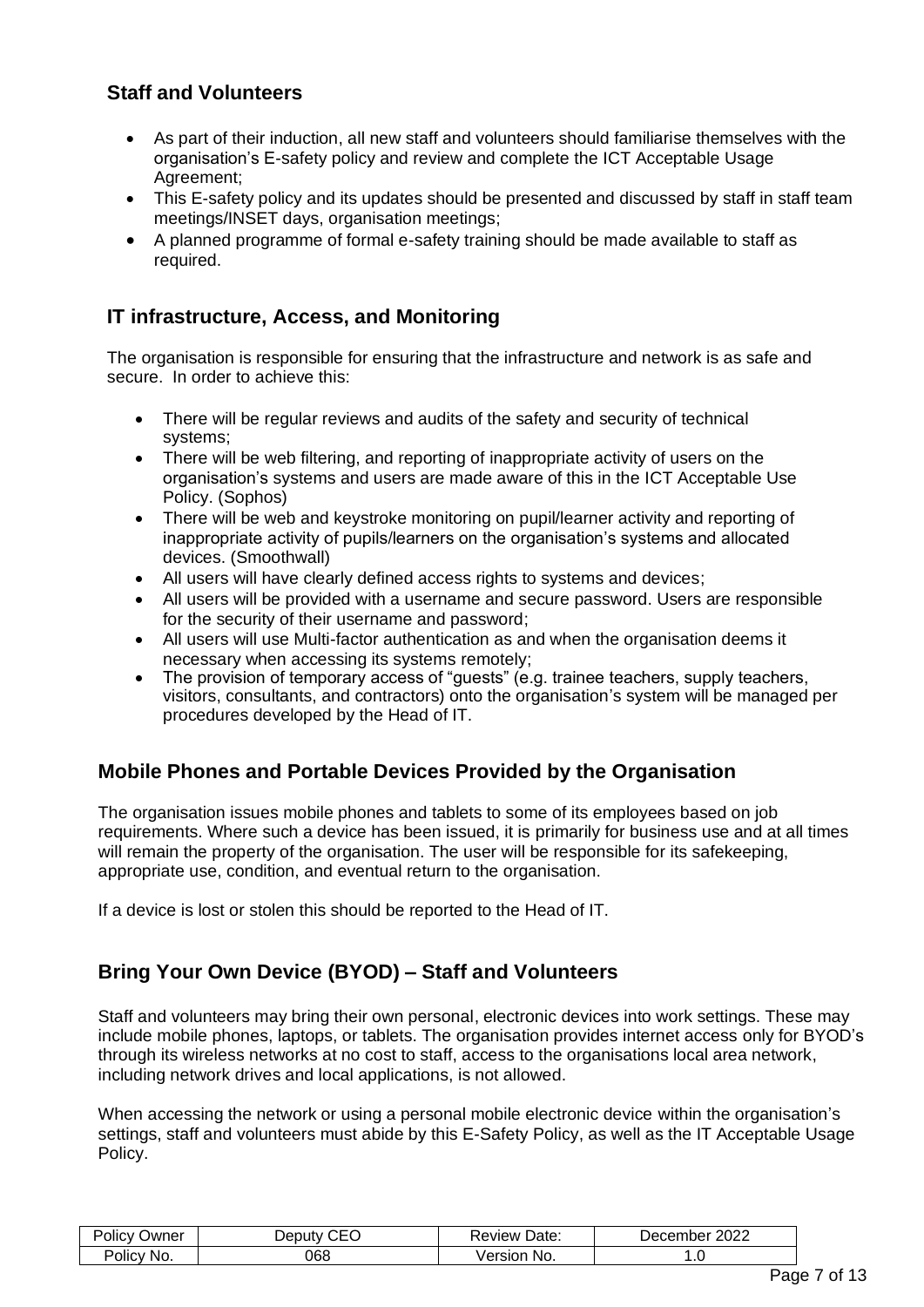When working on work-related documents, staff should be signed into their work account, as they would be, were they working on an organisational device. Work-related activity should be completed on an organisational device when possible.

Staff and volunteers bring their devices to the organisation's premises at their own risk and IT staff are under no obligation to provide any technical support beyond basic support to connect with the organisation's networks on either hardware or software. Furthermore, the safe and secure storage of that device whilst not in use is entirely the responsibility of the member of staff to whom the device belongs.

The use of a personal mobile or electronic device by staff is strictly not allowed in classrooms or teaching environments, or at any point when working with pupils or learners. Staff and volunteers should only use any personal mobile or electronic device in specifically designated areas within each setting. Staff who work with pupils or learners using any device as part of their learning or as part of the curriculum should be doing so on an organisational device. Work of this nature must never be done on a staff member's personal device.

If, as part of their work, staff communicate with pupils or learners by text, email or phone, this must be done using a work-issued device. Staff should not communicate with pupils or learners using a personal device.

### **Bring Your Own Device – Pupils and Learners**

Pupils and Learners may bring their own personal mobile electronic devices to school/college (phones, tablets etc.) at the discretion of SLT. The organisation can provide internet access only through its wireless networks at no cost to pupils or learners, access to the organisations local area network, including network drives and local applications, is not allowed. Pupils and learners can access the networks or use a personal mobile electronic device in school or college if their parent or carer has completed an ICT Acceptable Use Form (Pupils and Learners).

The use of a personal mobile electronic device may not be appropriate in all learning environments. Pupils and learners, supported by staff, should follow the local procedure in place in each particular educational setting with regard to when the use of a personal mobile electronic device is acceptable.

### **Data Protection**

An essential e-safety consideration is that everyone covered by this policy should have a working awareness of GDPR. GDPR stands for General Data Protection Regulations. This is to prevent a data breach or any processing of personal data that is not compliant with the law. Learners and students should be supported to understand their rights under GDPR as part of the organisation's e-safety provision.

For most staff there will be a knowledge of GDPR separate from, and parallel to, e-safety based upon their training around the processing of personal data in their role. They will be aware of the lawful basis under which they access, process or share data (which will be included in process documentation) - whether it be contractual, legitimate interest or consent - and understand what a data breach is and recognise a subject access request.

## **Using Digital and Video Images**

Making and using digital and video images can provide benefits in a learning environment and for the organisation. However, staff, parents and carers, pupils and learners need to be aware of the risks associated with publishing digital images on the internet, or social media platforms. Such images may provide avenues for cyberbullying to take place or attract other undesirable or inappropriate attention. Such images. may in some instances provide detail or information which

| Jwner<br>'olicy | $\sim$ $\sim$ $\sim$<br>Jeputv<br>. . | Date:<br>⊀eview | 2022<br>⊃ecember |
|-----------------|---------------------------------------|-----------------|------------------|
| Polic∨<br>NO.   | 368                                   | nnor<br>No.     | . ب              |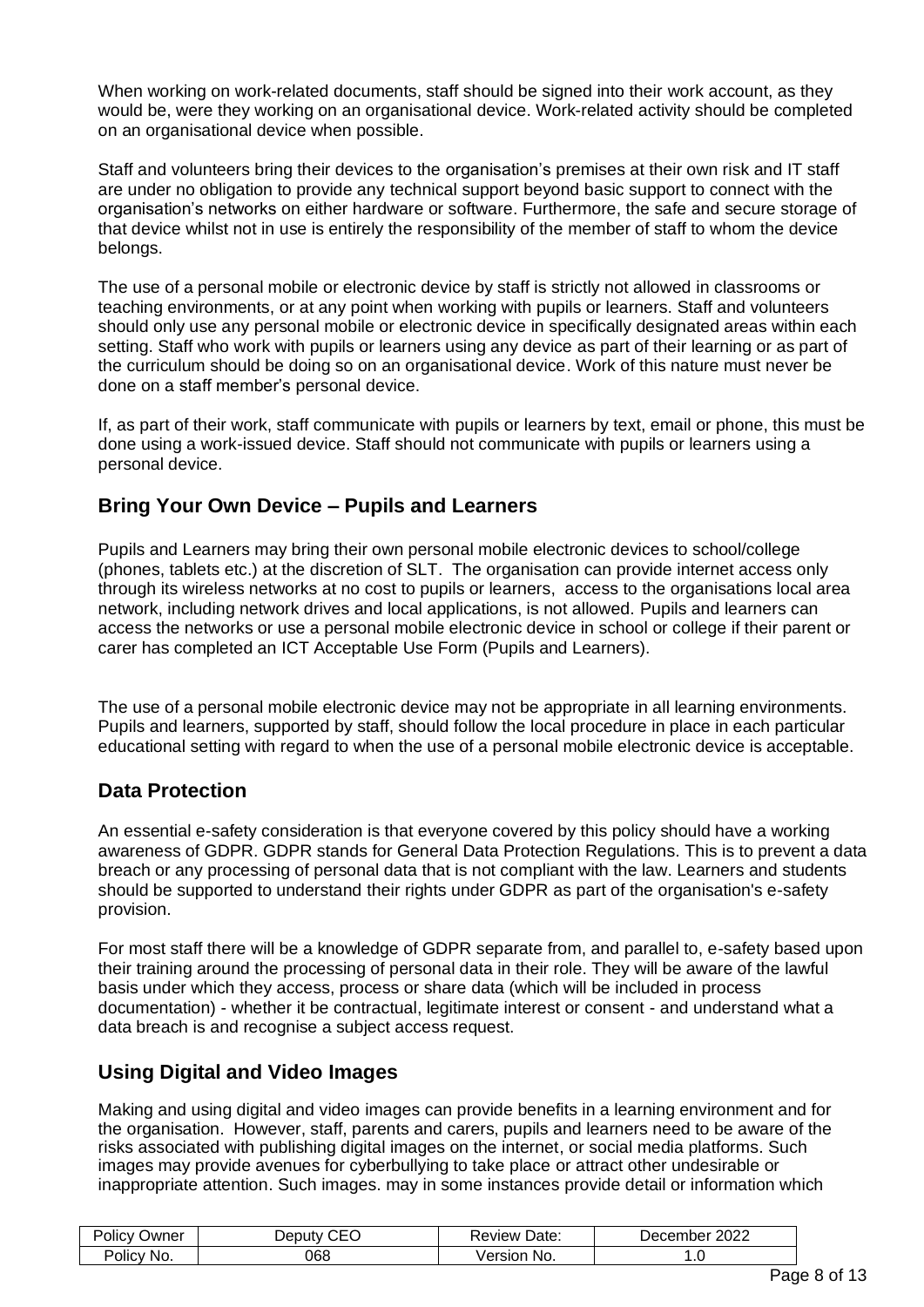could be used to identify a young person's whereabouts, and all staff and parents should be aware of this risk. Digital images may remain available on the internet indefinitely and may cause harm or embarrassment to individuals in the short or longer term.

When using or working with (making) digital images or video, staff should inform and educate pupils and learners about the risks associated with the taking, use of, sharing, publication and distribution of digital content or material. In particular they should recognise the risks attached to publishing their own images on the internet e.g. on social media platforms.

Parents and carers are welcome to take videos and digital images of their child or young adult at school or college events for their own personal use but should not video other children. In order to respect the privacy of pupils & learners, these images should not be published or made publicly available on social media platforms nor should parents and carers comment on any activities involving other learners or pupils in the digital or video images.

Staff and volunteers are allowed to take digital and video images to support educational aims, but must follow the organisation's policy concerning the sharing, distribution, and publication of those images. Images should only be taken on the organisation's equipment.

Care should be taken when taking digital or video images that pupils and learners are appropriately dressed and are not participating in activities that might bring the individuals or the organisation into disrepute or lead to any breach of our Code of Conduct or Safeguarding Policies.

Pupils and learners must not take, use, share, publish or distribute images of others without their permission.

Written permission from individuals, or where appropriate their parents or carers, will be obtained before photographs, video or other media are published.

Pupils' and learners' work can only be published with the permission of the pupil or learner and parents or carers.

### **Use of Social Media**

Staff and volunteers should refer to the organisations Social Media Policy.

### **Prevent Duty**

The organisation is committed to providing a safe and secure environment for children and young people where they feel safe and are kept safe. The Preventing Extremism and Radicalisation Policy is one element within our overall organisation's arrangements to safeguard and promote the welfare of all children and adults. Staff and volunteers should refer to the Preventing Extremism and Radicalisation Policy and act accordingly if they have any concerns that a pupil, learner, staff member of volunteer is at risk of extremism or radicalisation as a result of their use of the internet or social media.

### **Appropriate and Inappropriate Use – Staff and Volunteers**

Staff members have access to the network to conduct their work and in an educational setting so that they can obtain age-appropriate resources for their classes and create folders for saving and managing resources. They have a password to access a filtered internet service and know that this should not be disclosed to anyone or leave a computer or other device unattended whilst they are logged in. All staff should receive a copy of the E-Safety Policy and a copy of the ICT Acceptable Usage Policy, which they need to sign and return, to keep under file with a signed copy returned to the member of staff. When accessing any Learning Platform in use by AaA/AaAST from home, the same ICT Acceptable Usage Policy will apply.

If a member of staff is believed to misuse the internet or learning platform in an inappropriate, abusive, or illegal manner, a report must be made to the Designated Safeguarding Lead immediately and then the Safeguarding Policy must be followed.

| .<br>-<br>Jwner<br>οιις | $\sim$ $\sim$ $\sim$<br>Jenuty | . .<br>Date.<br><b>ROVIEW</b> | 2022<br>יבונ<br>പല |
|-------------------------|--------------------------------|-------------------------------|--------------------|
| olicv'<br>NO.           | 860                            | ersior<br>NO.<br>eı           | $\cdot\cdot\cdot$  |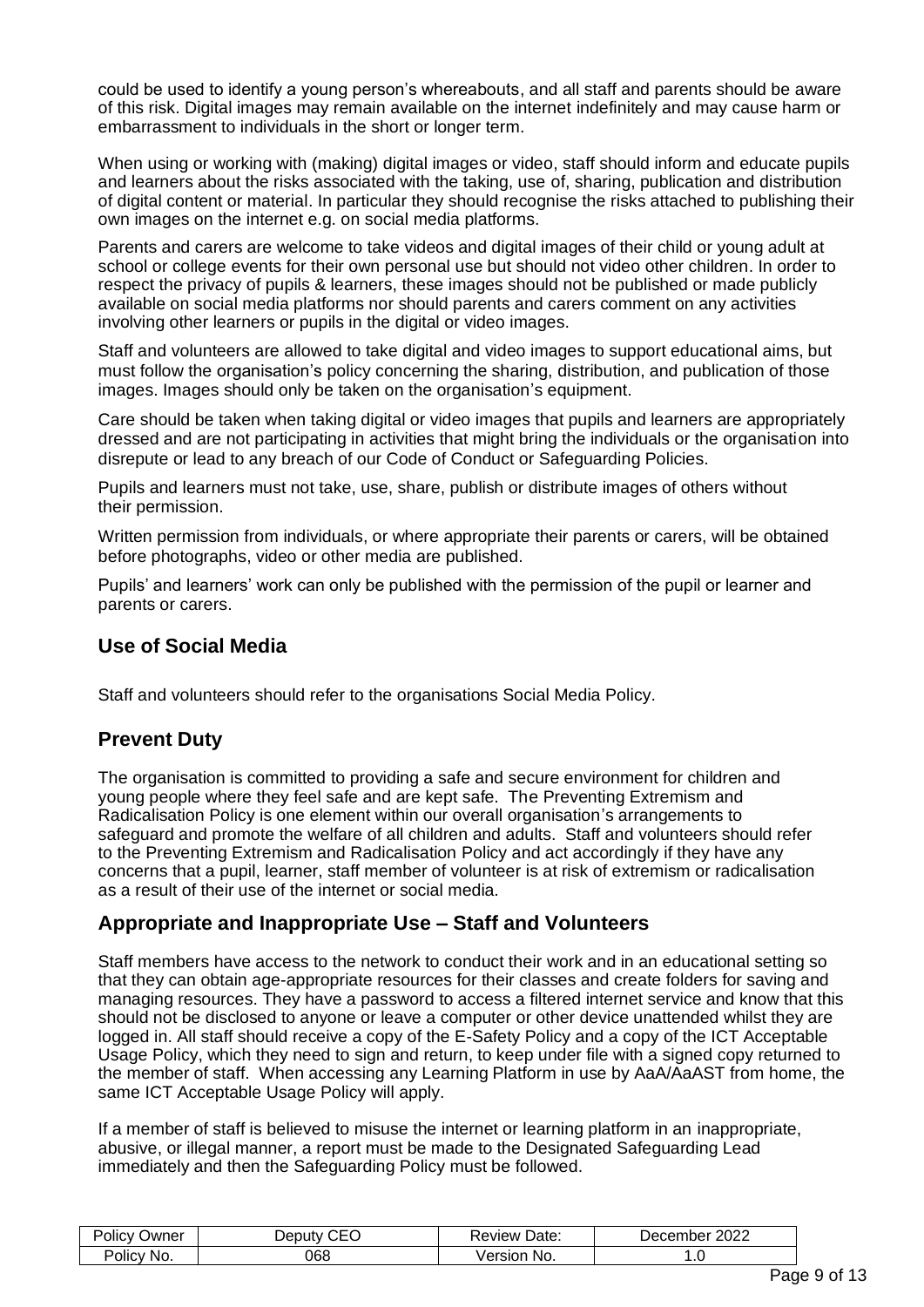## **Appropriate and Inappropriate Use - Pupils and Learners**

Pupils and learners have access to the network to support their education. Digital technologies have become and are now integral to the lives of children and young people, both within school and college and more generally. These technologies are powerful tools which should be used in a safe and appropriate way. The organisation should encourage parents and carers to support the agreement with their child or young adult. This can be shown by signing the ICT Acceptable Usage Agreement (Pupils and Learners).

As an organisation, we also engage with a number of other autistic children and young people. We have developed rules of engagement, for example through our online peer support work, and these rules, content agreements and approved principles of conduct must be adhered to, as part of keeping children and young people with whom we engage safe.

If a member of staff believes that a pupil or learner has misused the internet, social media platform or learning platform in an inappropriate, abusive or illegal manner, or has as a result of their use has undertaken or is likely to undertake an activity that will lead them to suffer or be likely to suffer significant harm then a report must be made to the Designated Safeguarding Lead immediately and then the Safeguarding Policy must be followed.

## **5. Key Additional Resources**

#### **Key Resources**

#### **GOV.UK Safeguarding in Schools, Colleges & Other Providers**

[https://www.gov.uk/government/publications/covid-19-safeguarding-in-schools-colleges-and-other](https://www.gov.uk/government/publications/covid-19-safeguarding-in-schools-colleges-and-other-providers/coronavirus-covid-19-safeguarding-in-schools-colleges-and-other-providers)[providers/coronavirus-covid-19-safeguarding-in-schools-colleges-and-other-providers](https://www.gov.uk/government/publications/covid-19-safeguarding-in-schools-colleges-and-other-providers/coronavirus-covid-19-safeguarding-in-schools-colleges-and-other-providers)

#### **GOV.UK Safeguarding & Remote Education during C19**

<https://www.gov.uk/guidance/safeguarding-and-remote-education-during-coronavirus-covid-19>

#### **LGfL Online Safeguarding Guidance**

<https://coronavirus.lgfl.net/safeguarding>

#### **NCSC – VC Services Security Guidance**

<https://www.ncsc.gov.uk/guidance/video-conferencing-services-security-guidance-organisations>

#### **SWGfL**

<https://swgfl.org.uk/>

| $\overline{\phantom{a}}$<br>$\cdots$<br>שwner<br>ାାଠ | $\overline{\phantom{m}}$<br>ווו וחבו<br>- | Date:<br>wew   | 2022<br>.nber<br>، م<br>. ت |  |
|------------------------------------------------------|-------------------------------------------|----------------|-----------------------------|--|
| $\cdots$<br>Policy:<br>Νc<br>.                       | 068                                       | /ersior<br>NO. | . . U                       |  |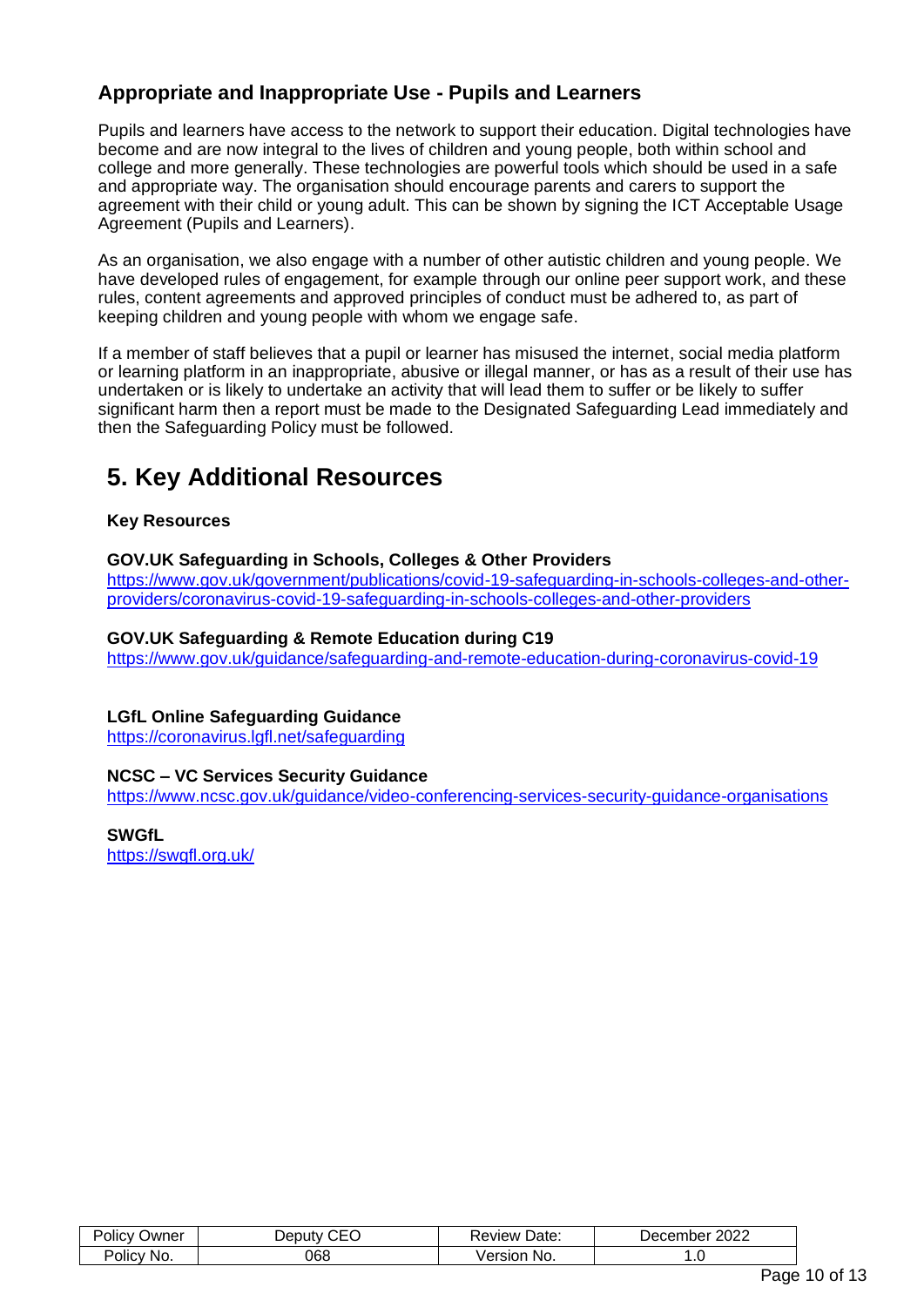## **6. Additional Resources (COVD-19 focussed) (2020/21)**

The guidance below is based on the LGfL C19 Closure Safe Policy Updates. The guidance below *does not form part of this formal policy* but is intended to support the spirit and intent of the policy and provide additional, reliable resources for school, colleges, parents, and carers specifically during the C19 pandemic. This section will be reviewed (and possibly removed) in the October 2021 review of this policy.

#### **Online safety in schools and colleges**

As more children return to education settings, it will be important that schools and colleges continue to provide a safe online environment for those who remain at home. Schools and colleges should continue to ensure that appropriate filters and monitoring systems are in place to protect children when they are online on the school or college's IT systems.

- The [UK Council for Internet Safety](https://www.gov.uk/government/publications/online-safety-in-schools-and-colleges-questions-from-the-governing-board) provides information to help governing bodies and proprietors assure themselves that any new arrangements continue to effectively safeguard children online.
- Internet Matters [vulnerable children in a digital world-report](https://www.internetmatters.org/about-us/vulnerable-children-in-a-digital-world-report/) may help governing bodies, proprietors, senior leaders and DSLs understand more about the potential increased risks some groups of children can face online.
- The [NSPCC Learning website](https://learning.nspcc.org.uk/) also provides useful support and training opportunities for professionals.

#### **Children and online safety away from school and college**

All schools and colleges should be doing what they reasonably can to keep all their children safe. Whilst more children return to school and college, others will continue to stay at home and, in many cases, will be continuing to engage with their school or college online.

It is important that all staff who interact with children, including online, continue to look out for signs a child may be at risk. Any such concerns should be dealt with as per the child protection policy and where appropriate referrals should continue to be made to children's social care and as required the police.

#### **Remote education**

The department has provided [guidance on safeguarding and remote education](https://www.gov.uk/guidance/safeguarding-and-remote-education-during-coronavirus-covid-19) to support schools and colleges plan lessons safely. [Case studies](https://www.gov.uk/government/collections/case-studies-remote-education-practice-for-schools-during-coronavirus-covid-19) are available for schools to learn from each other's emerging practice as they develop their approaches to providing remote education.

#### **Virtual lessons and live streaming**

There is no expectation that teachers should live stream or provide pre-recorded videos. Schools and colleges should consider the approaches that best suit the needs of their children and staff. Guidance from the National Cyber Security Centre on [which video conference service is right for you](https://www.ncsc.gov.uk/guidance/video-conferencing-services-security-guidance-organisations) and [using video conferencing services securely](https://www.ncsc.gov.uk/guidance/video-conferencing-services-using-them-securely) can help set up video conferencing safely, if you choose to use it.

In addition, [guidance from the UK Safer Internet Centre on safe remote learning](https://swgfl.org.uk/resources/safe-remote-learning/) includes detailed advice for real time online teaching and the London Grid for Learning safequarding advice includes platform specific advice.

| .<br>-<br>שwner<br><b>OIICV</b> | $\sim$ $\sim$ $\sim$<br>⊇en⊔tv | 'Jate.<br>'eview | 2022<br>Jecember |
|---------------------------------|--------------------------------|------------------|------------------|
| <b>No</b><br>olicy.             | 068                            | /ersior<br>No.   | . . v            |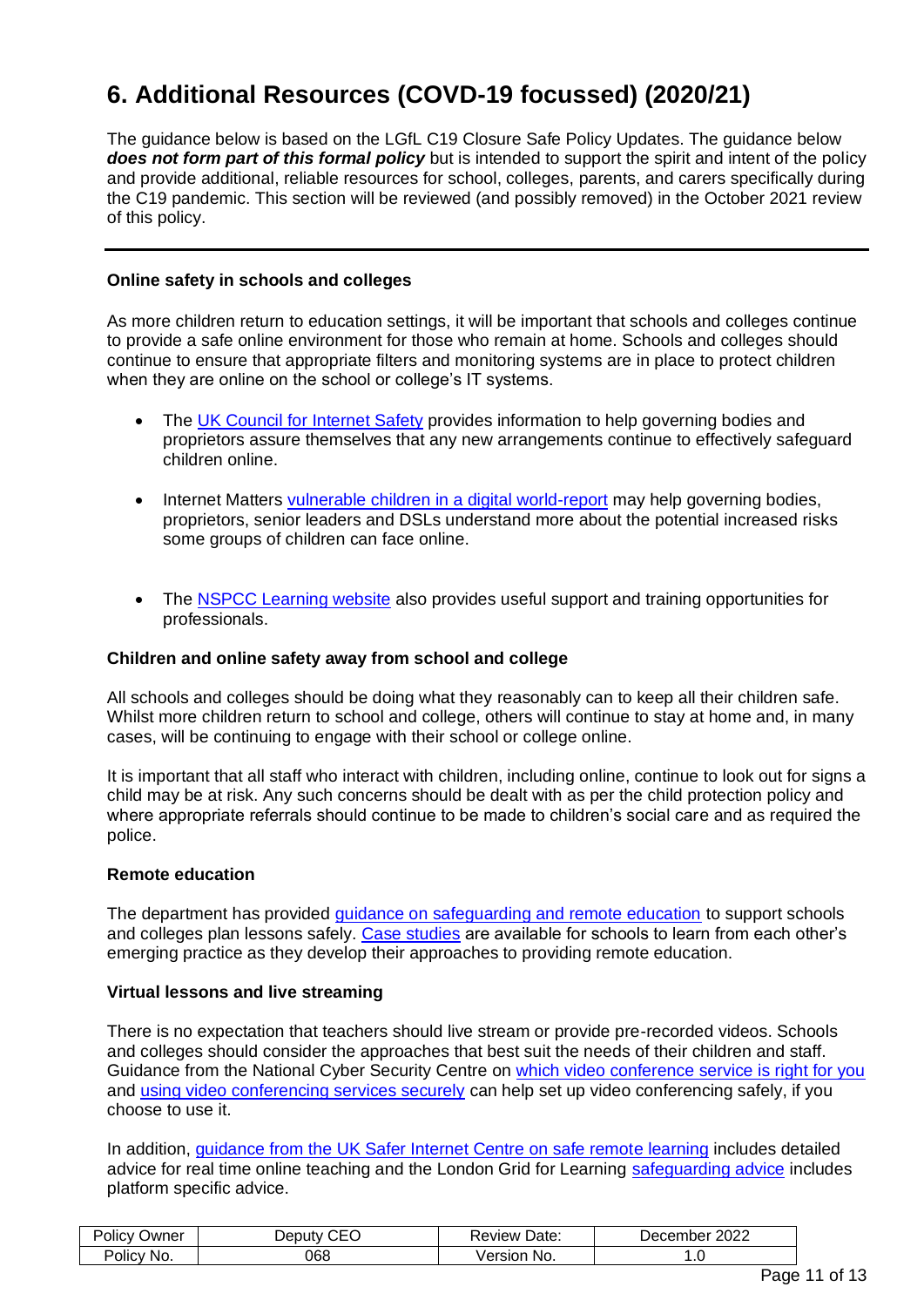Teaching from home is different to teaching in the classroom. Teachers should try to find a quiet or private room or area to talk to pupils, parents, or carers. When broadcasting a lesson or making a recording, also consider what will be in the background.

#### **Online safety**

All schools and colleges should continue to consider the safety of their children when they are asked to work online. The starting point for online teaching should be that the same principles as set out in the school's or college's staff behaviour policy (sometimes known as a code of conduct) should be followed. This policy should amongst other things include acceptable use of technologies, staff pupil/student relationships and communication including the use of social media. The policy should apply equally to any existing or new online and distance learning arrangements which are introduced.

Schools and colleges should, as much as is reasonably possible, consider if their existing policies adequately reflect that some children (and in some cases staff) continue to work remotely online. As with the child protection policy, in some cases an annex/addendum summarising key coronavirus related changes may be more effective than re-writing/re-issuing the whole policy.

The principles set out in the quidance for safer working practice for those working with children and [young people in education settings](https://www.saferrecruitmentconsortium.org/) published by the Safer Recruitment Consortium may help schools and colleges satisfy themselves that their staff behaviour policies are robust and effective. In some areas schools and colleges may be able to seek support from their local authority when planning online lessons/activities and considering online safety.

Schools and colleges should continue to ensure any use of online learning tools and systems is in line with privacy and data protection requirements.

An essential part of the online planning process will be ensuring children who are being asked to work online have very clear reporting routes in place so they can raise any concerns whilst online. As well as reporting routes back to the school or college this should also signpost children to age appropriate practical support from the likes of:

- [Childline](https://www.childline.org.uk/?utm_source=google&utm_medium=cpc&utm_campaign=UK_GO_S_B_BND_Grant_Childline_Information&utm_term=role_of_childline&gclsrc=aw.ds&&gclid=EAIaIQobChMIlfLRh-ez6AIVRrDtCh1N9QR2EAAYASAAEgLc-vD_BwE&gclsrc=aw.ds) for support
- [UK Safer Internet Centre](https://reportharmfulcontent.com/) to report and remove harmful online content
- [CEOP](https://www.ceop.police.uk/safety-centre/) for advice on making a report about online abuse

Schools and colleges are likely to be in regular contact with parents and carers. Those communications should continue to be used to reinforce the importance of children being safe online. It will be especially important for parents and carers to be aware of what their children are being asked to do online, including the sites they will asked to access and be clear who from the school or college (if anyone) their child is going to be interacting with online.

Parents and carers may choose to supplement the school or college online offer with support from online companies and in some cases individual tutors. In their communications with parents and carers, schools and colleges should emphasise the importance of securing online support from a reputable organisation/individual who can provide evidence that they are safe and can be trusted to have access to children.

| -<br>.<br>Jwner<br>OIIC | $\sim$ $\sim$ $\sim$<br>⊃eput∨ | :Jate<br>∽vi⊟w | 0000<br>1000m <sup>2</sup><br>--<br>۱ne۰ |
|-------------------------|--------------------------------|----------------|------------------------------------------|
| -<br>Policy<br>NO.      | 860                            | No.<br>~"      | . ن                                      |